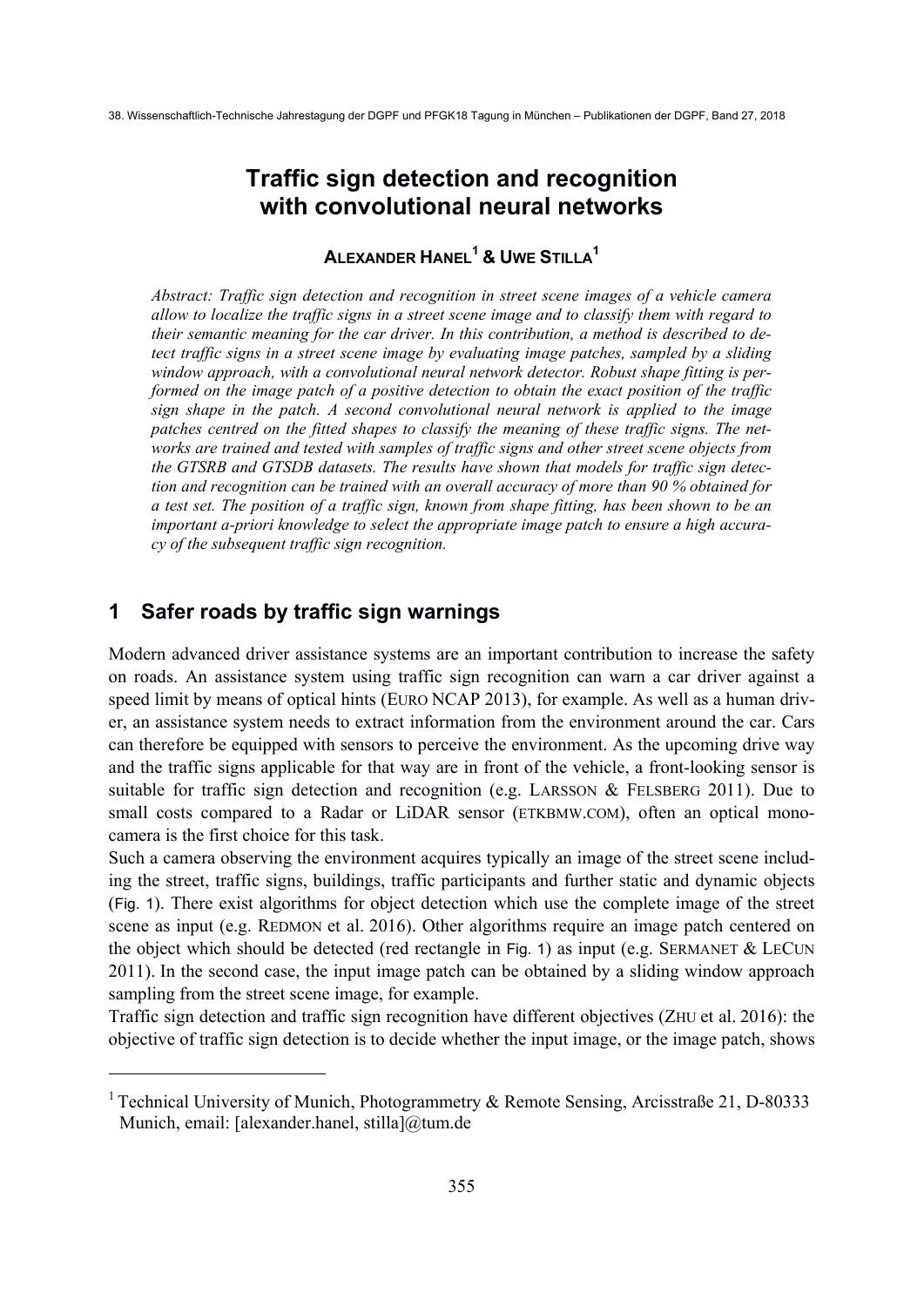a traffic sign or another arbitrary object. In contrast, the objective of traffic sign recognition is typically to classify the meaning of a traffic sign, given an image patch from which it is known to show a traffic sign (e.g. German Traffic Sign Recognition Benchmark dataset, STALLKAMP et al. 2012).



Fig. 1: Example image of a street scene recorded by a front-looking mono-camera. The image is an excerpt from the Cityscapes dataset (CORDTS et al. 2016), which can be used to train machine learning algorithms in the domain of advanced driver assistance systems, for example for traffic sign recognition

In a recent work, ZHU et al. (2016) propose a method for simultaneous detection and recognition of traffic signs using a neural network-based deep learning approach. Their method provides the bounding box, a pixel-wise mask and the class label for each detection. Several examples (in supplementary material provided by these authors) show that the bounding boxes of partly occluded traffic signs tend to be smaller than the sign in the image is. Using the pixels of the mask to extract the shape contour of the traffic sign will therefore be prone to errors.

HANEL & STILLA (2018) have recently proposed a method to calibrate a vehicle camera on public roads, where the exact shape of a traffic sign in the image has to be known precisely. Their method derives image points along the shape of a sign and the corresponding metric 3D position, for example known from governmental regulations, as reference points for calibration.

In this contribution, a method for traffic sign detection and recognition is proposed, which delivers the correct shape of the sign in the image simultaneously. A sliding window approach is used to sample image patches from a street scene image. The samples are evaluated by a traffic sign detector, which is realized by a neural network-based deep learning approach. Deep approaches have shown to provide a higher accuracy than shallow learning approaches, as for example ZHU et al. 2016 mention. Mean shift clustering is used to reduce multiple detections of the same traffic. Such multiple detections with slightly different positions and sizes are typical for a sliding window approach (COMASCHI et al. 2013). The shape of the traffic sign in the image is obtained by fitting an appropriate geometric primitive (e.g. an ellipse for circular traffic signs) with RAN-SAC followed by a least-squares adjustment. The extracted shape is used to refine the image position of the patch, which is then used by another deep learning approach to classify the meaning of the traffic sign.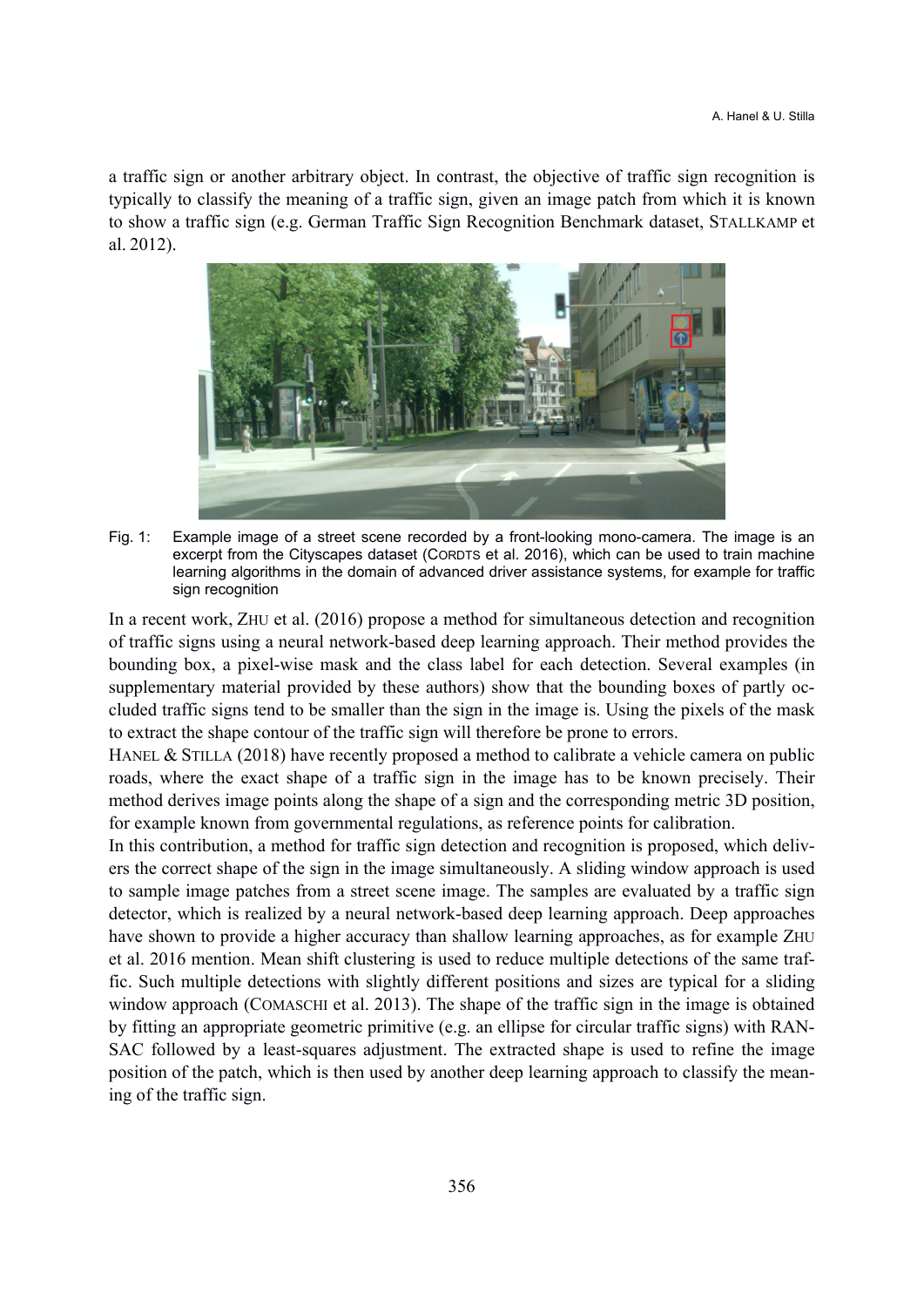38. Wissenschaftlich-Technische Jahrestagung der DGPF und PFGK18 Tagung in München – Publikationen der DGPF, Band 27, 2018

#### **2 Stepwise traffic sign detection and recognition**

By the sliding window approach, image patches are taken from an image with a higher geometric resolution (called 'complete image' in the following). In the scope of this contribution, the complete image is typically a street scene image. Each patch shows a different part of the complete image; the patch is shifted over the complete image and the complete image is resized to consider traffic signs at different image positions and with different sizes in the image. The deep network architecture (Fig. 2) of the traffic sign detector uses such an image patch as input sample. In contrast to architectures, which use the complete image as input, the sliding window approach allows to reduce the computational effort when tracking traffic signs in an image series by evaluating only the local neighbourhood around the predicted image position of a traffic sign in a subsequent image in contrast to evaluating the complete subsequent image.



Fig. 2: Architecture of the convolutional neural network used to distinguish between *traffic signs* and *other objects* shown in an image patch taken from a street scene image.

The traffic sign detector classifies each sample in either the class *traffic sign* or *other objects*. The architecture of our network as described in the following is a variation of the traffic sign detector architecture described by WU et al. (2013): the input sample with a fixed resolution of 32 x 32 pixels and RGB color channels is first convolved with different kernels to extract features. The "ReLu" activation function ensures the non-linearity property of the network to prevent that the network behaves just like a single-layer perceptron. Max pooling in the second and third layer reduces the resolution of the feature maps created by the previous convolutions. Dropout is applied to the third layer to avoid overfitting. The following layers are designed to classify the input patch based on the extracted features: the output of the feature extraction layers is flattened, followed by three fully-connected (FC) layers in which the number of neurons is reduced step-by-step. The last FC layer has two output neurons, one for each of the two classes to distinguish. Softmax loss is used. In contrast to by WU et al. (2013), we use no branching (for details on branching see the description of the traffic sign recognition architecture), but increase the depth of the classification part. ZHU et al. (2016) have mentioned that deeper networks perform better. According to these authors, branching could also increase the performance, but at the cost of a higher computational effort.

The detector model is trained with a set of positive and negative samples. Image patches showing one traffic sign are called positive samples, while image patches showing arbitrary objects like buildings or vegetation are called negative samples. The class of an image patch with unknown content is predicted after training by feeding the patch together with the trained model into the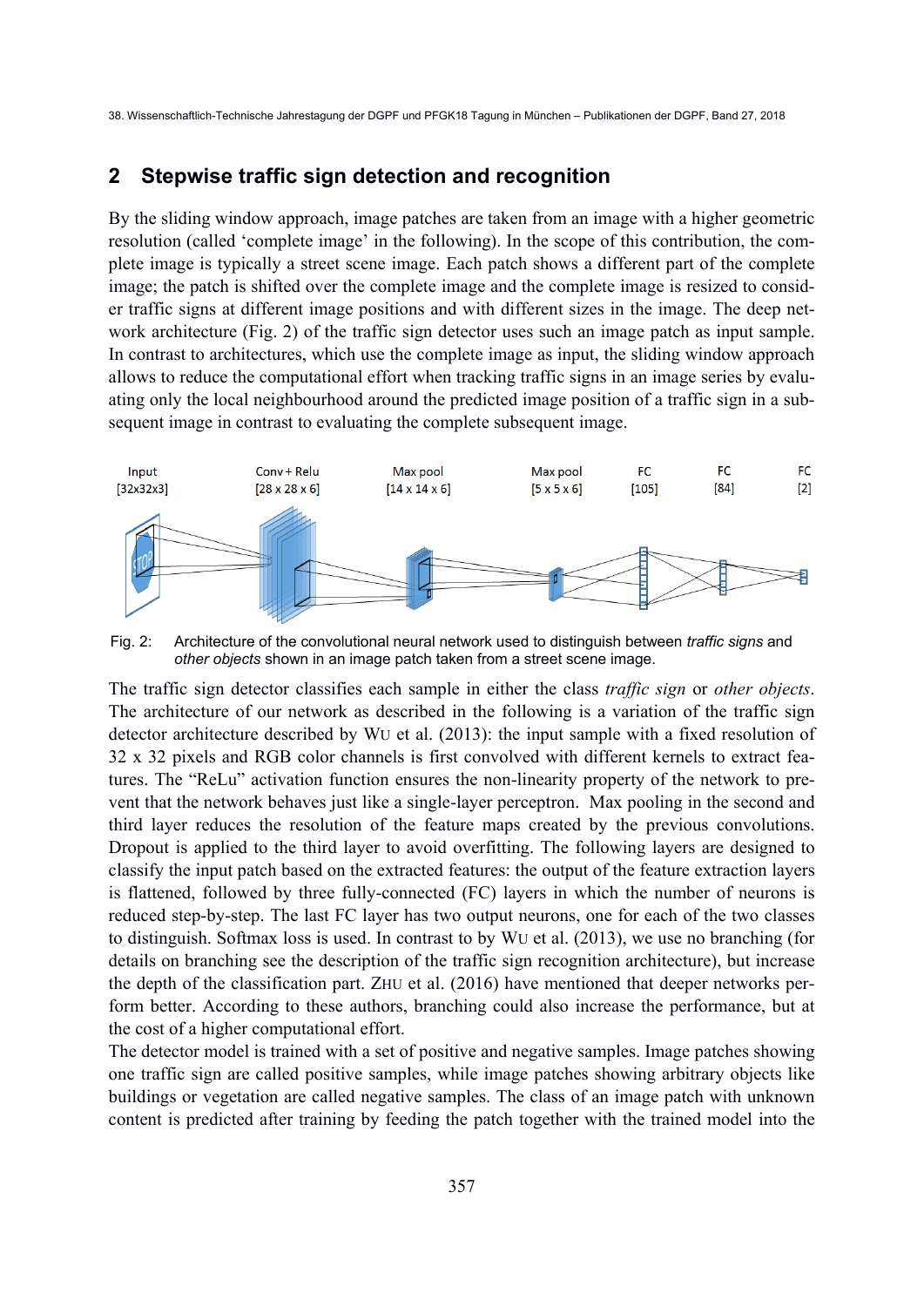neural network. Output of the prediction are the probabilities for both classes; the image patch is assigned to the class with the higher probability.

Image patches from slightly different positions and sizes in the complete image are likely to show the same object. Therefore, it can be expected that several of such neighboring patches will be detected as *traffic sign*. To link all detections belonging to the same traffic sign, the detections are grouped to a single detection by mean shift clustering (FUKUNAGA & HOSTETLER 1975). Each detection is hereby represented by the central point of the image patch. Mean shift clustering groups the central points of all detections into several groups using the Euclidean distance as criterion to distinguish different groups. The size of the image patch belonging to a single detection is determined by the mean size of the patches of all contributing detections. An advantageous property of mean shift clustering is that it does not require the number of clusters to be determined manually, being therefore able to handle a varying number of traffic signs in different complete images.



Fig. 3: Left: Edge of a traffic sign (black circle) and a background object (black rectangle) in a binary image patch. Contour points (red, blue, green balls) are along the edges of these objects. Right: Ellipse (red circle) fitted with sample points (red squares) selected from the contour points. The distance (grey lines) threshold for each contour point from the ellipse defines the inlier set used for the final-least-squares ellipse fit

As next step, the shape of the traffic sign in the image patch of each single detection is extracted by ellipse fitting. Result of the shape extraction is the position, size and orientation of the ellipse in the complete image used as precise location of a traffic sign prior to classifying the meaning of the sign. Further, mean shift clustering and shape fitting could be used to recognize false positive detections (e.g. by a small consensus set, high eccentricity of the ellipse, ...). The method for shape extraction is in the following described for circular traffic signs to allow analyses on the potential of this approach before further research is done. The method assumes that an image patch shows a traffic sign completely. To ensure this, the part of the complete image the patch covers can be increased. The ellipse is selected as geometric primitive as a real-world circle is projected to an ellipse in an image in general (e.g. AHN et al. 1999). The ellipse is fitted to groups of contour points extracted from the binary image patch. The image patch is binarized by applying an absolute global intensity threshold to it to separate objects with different unique intensities. The algorithm of SUZUKI & ABE (1985) is used to extract a group of contour points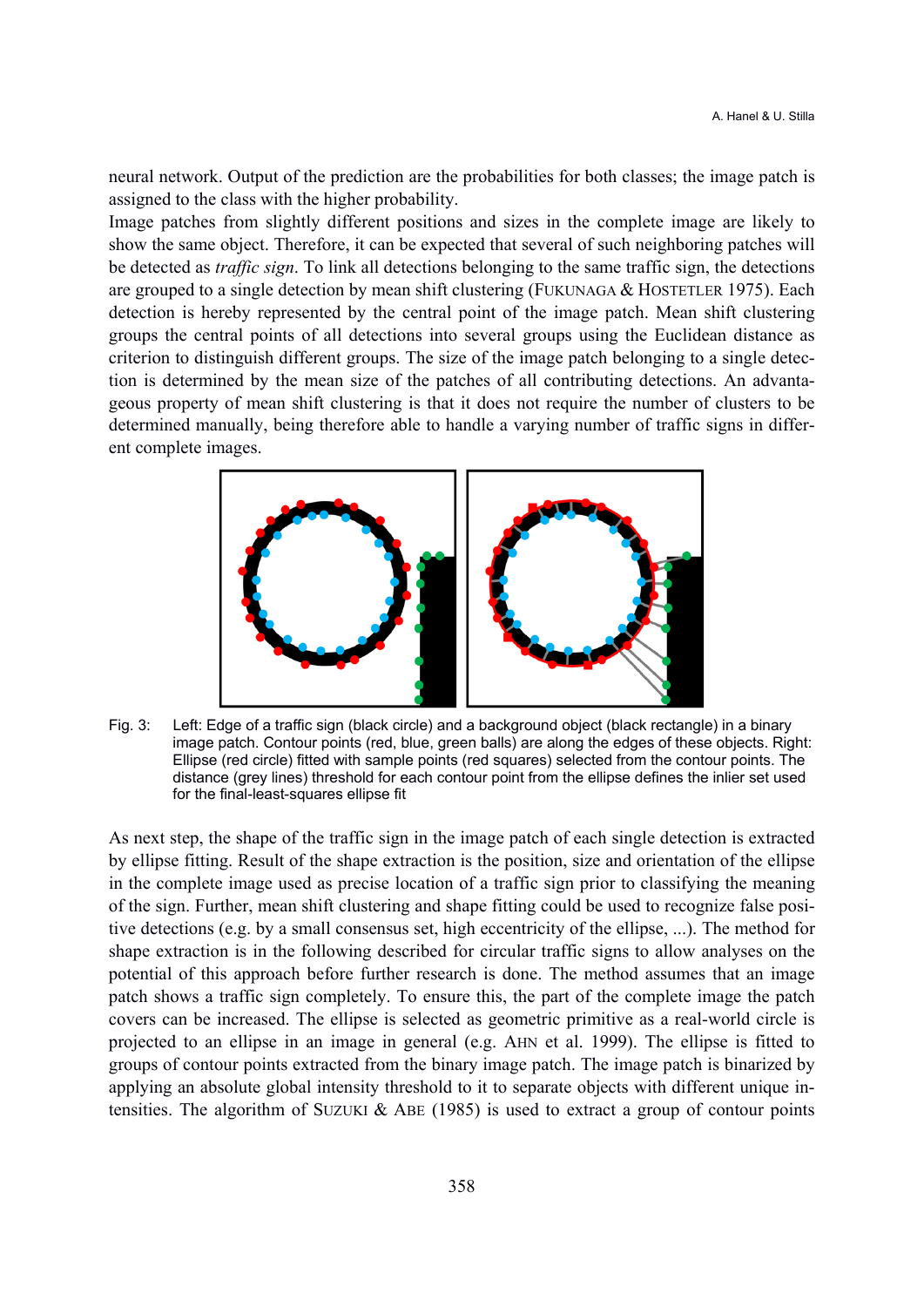(Fig. 3 left) along the edges of each image region with unique intensity in the binary image. Groups with a small number of points are neglected, assuming that the traffic sign is the dominant region with a high number of points compared to other groups in the patch. The RANSAC algorithm (FISCHLER & BOLLES 1981) is applied to randomly chosen contour points to select iteratively the consensus set of contour points belonging to the edge of the traffic sign shape. The inliers are defined by a maximal distance of the contour points to the ellipse in each iteration (Fig. 3 right). The largest set of inliers in all iterations is used as consensus set. The number of iterations is chosen to have chosen at least one set of sample points without outliers with a probability of 99 %. The final ellipse parameters are estimated in a least-squares-adjustment using the consensus set.



Fig. 4: Architecture of the neural network used to recognize the semantic meaning of a traffic sign shown in an image patch. In total, 43 different meanings are considered.

To recognize the semantic meaning of a traffic sign shown in an image patch, another machine learning method based on a convolutional neural network is used (Fig. 4). Our network is adapted from SERMANET  $& \text{LECUN} (2011)$ . Its architecture can be divided in a feature extraction and a classification part as well. In the feature extraction part of our network, the so-called *skip architecture* used by these authors is left out. Thereby, the output of a layer would be branched and fed to a later layer by skipping some layers in between, while another branch uses all layers in between. More global features of traffic signs could be extracted by using branching. Instead, we increase the depth in the classification part, i.e. we increase the number of FC layers to three. The number of output neurons in the last layer is determined by the number of classes of traffic sign meanings in *The German Traffic Sign Recognition Benchmark* dataset (STALLKAMP et al. 2012).



Fig. 5: Positive samples (taken from the GRSRB traffic sign recognition dataset). Left: Triangle-shaped construction warning sign in the shadow. Center: Circle-shaped go straight sign in sunny light. Right: Negative sample showing vegetation (extracted from street images from the GTSDB dataset)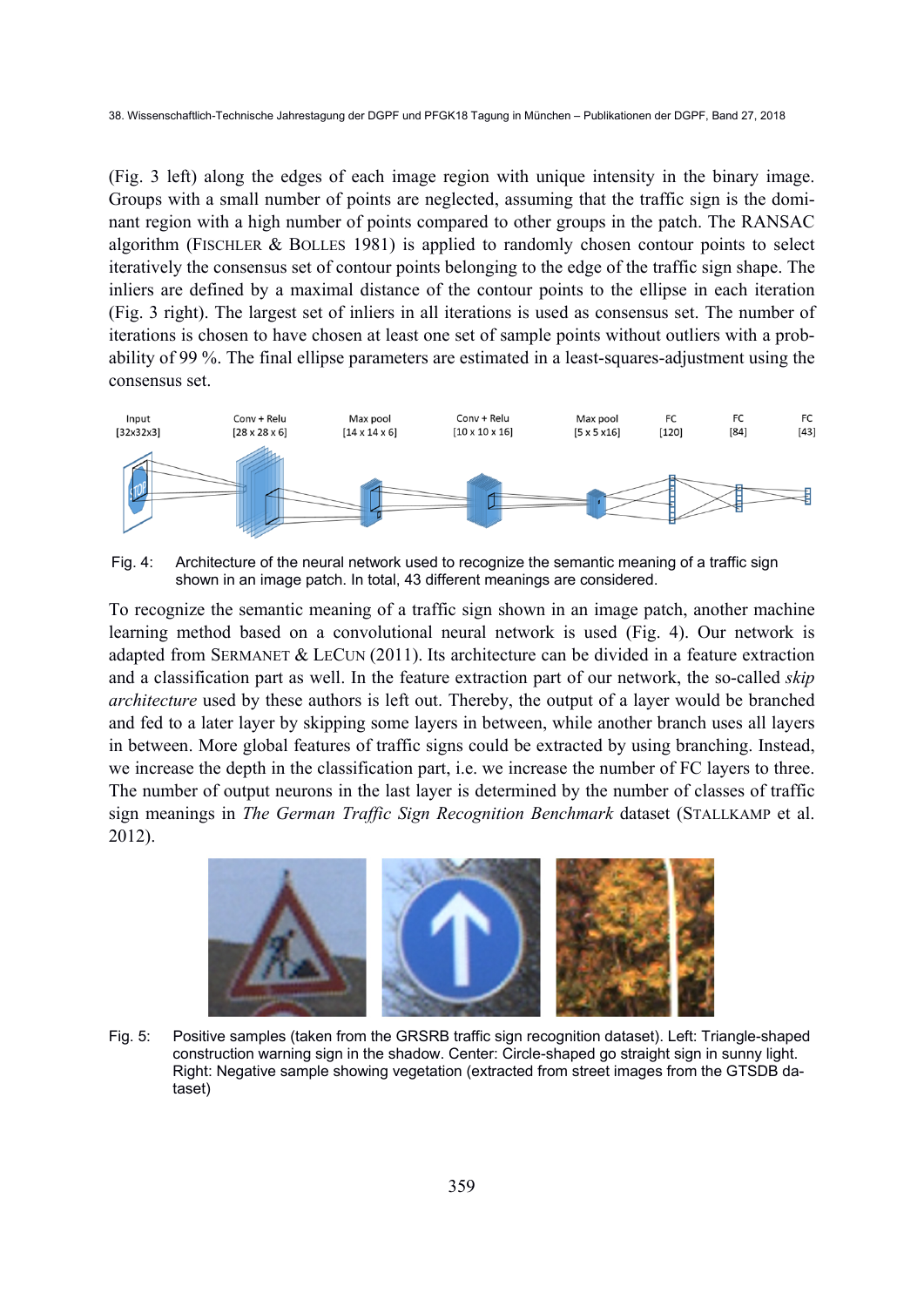#### **3 Dataset and experiments**

The models for the detector are trained with a set of sample patches showing one traffic sign or other objects, respectively. Separate models are trained for the following groups of traffic signs with different shapes and dominant colours: prohibitive signs (circle, red), mandatory signs (circle, blue), danger (triangle, red) and others (e.g. right of way, give way). One joint model for traffic sign recognition is trained with samples showing traffic signs with various meanings. The traffic sign samples (example in Fig. 5 left and centre) are taken from *The German Traffic Sign Recognition Benchmark* dataset (STALLKAMP et al. 2012). This dataset provides traffic sign image patches in various daylight illumination situations (e.g. sunny, shadowy) with a roughly frontal view on them, which would be also typical for a front-looking vehicle camera. The negative samples (example in Fig. 5 right) are extracted by randomly sampling image patches from street scene images from *The German Traffic Sign Detection Benchmark* (GTSDB) dataset (HOUBEN et al. 2013). The order of the samples is randomly shuffled, a subset of 80% of the samples is used for training and validation. The remaining subset of 20% is used for tests. The training is performed with a learning rate of 0.001 and a dropout rate of 0.5. 80 epochs are used in training, until there is no remarkable decrease in the loss anymore. The hyperparameter values have been obtained by hand-tuning. The proposed method is tested with 900 street scene images of the GTSDB dataset, for which the ground truth position and meaning of traffic signs are known.



Fig. 6: Multiple detections (blue rectangles) for one traffic sign. The central point (pink dot) obtained by mean shift clustering lies above the middle of the sign, leading to a possibly wrong position of the image patch for the following traffic sign detection. The fitted ellipse (sharp red circle) matches with the shape of the sign and allows therefore to extract the image patch for traffic sign recognition at the appropriate position

## **4 Results of traffic sign detection and recognition**

The trained models for both traffic sign detection and recognition can obtain high overall accuracy values on the respective test set (97.2%, 93.4%). The approximately balanced number of samples in all classes ensures that the obtained overall accuracies do not result from models deciding always for the same class. It can be observed for the test set, that traffic signs with a very similar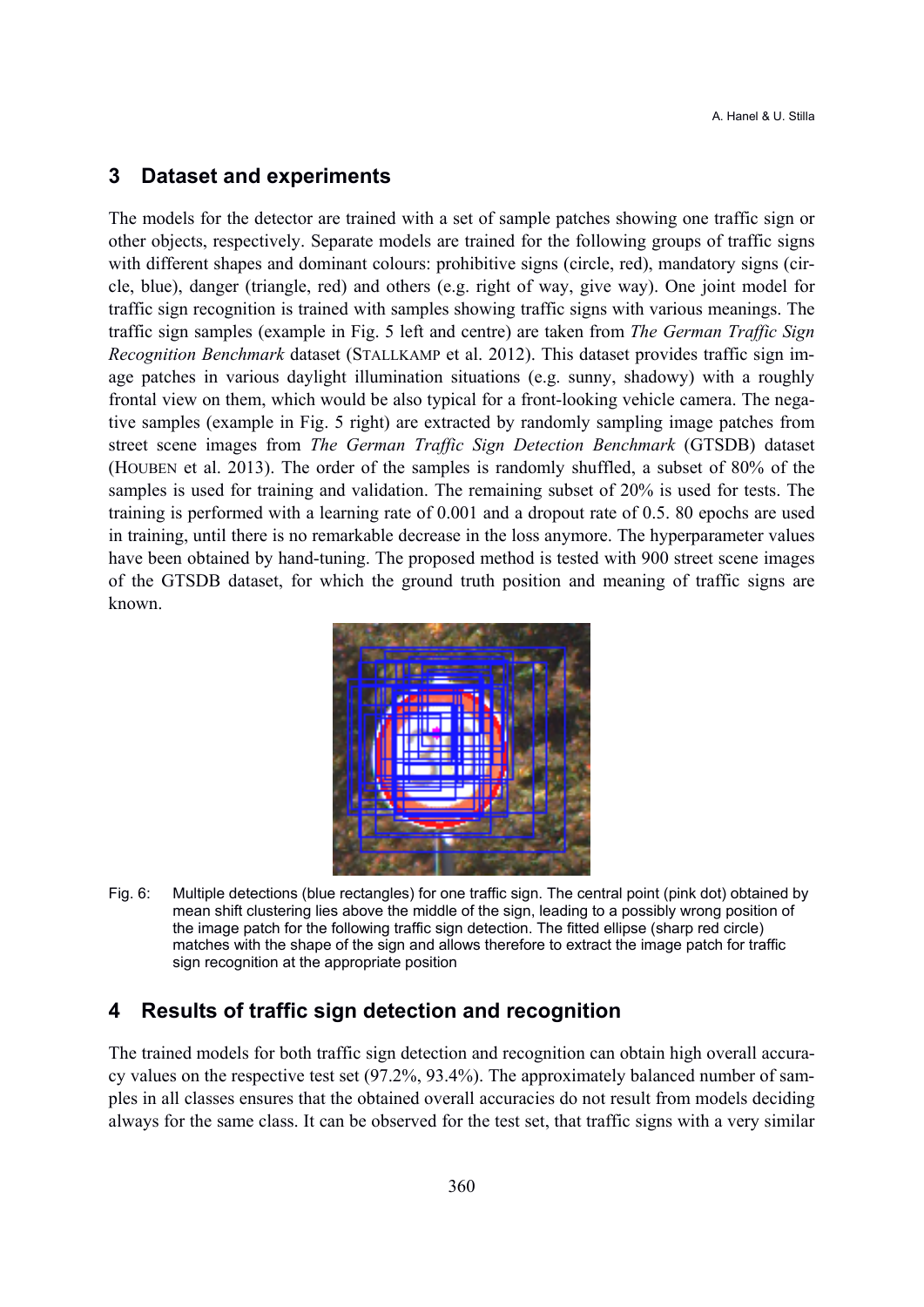38. Wissenschaftlich-Technische Jahrestagung der DGPF und PFGK18 Tagung in München – Publikationen der DGPF, Band 27, 2018

appearance (e.g. different speed limit signs) are the most challenging ones for traffic sign recognition. Further experiments using the skip architecture mentioned above in the neural networks have not shown to result in a higher overall accuracy.

As expected, traffic sign detection yields typically multiple detections for one traffic sign shown in a street scene image (Fig. 6). The larger the traffic sign in the image is, the higher the number of detections is. Mean shift clustering is able to reduce the detections to one cluster for large traffic signs (pink dot in Fig. 6). Critical attention has to be payed for remote traffic signs (i.e. small in the image), as observations (done using visualisations like in Fig. 6) have shown that adjacent small traffic signs might be grouped in one cluster by mistake. Similar observations can be made for ellipse fitting, which can be seen as robust for close traffic signs (i.e. large in the image).

Mean shift clustering and shape fitting as intermediate steps can be seen as useful to reduce the number of false positives resulting from traffic sign detection. Applied to the street scene images of the GTSDB dataset, the number of false positives would be 20 % higher if these intermediate steps are skipped. Hereby, a detection is seen as true positive if its image patch is overlapping with more than 50 % of the ground truth bounding box of a traffic sign. The comparison is done using the number of false positives instead of the false positive rate, as the high number of image patches resulting from the sliding window approach leads to a high number of true negatives and would lead to very similar false positive rates, which could be misinterpreted. Further, using the intermediate steps leads to a slightly higher number of true positives detections, which could be drawn back that adjusting the position and size of the image patch of a single detection, resulting from the intermediate steps, leads to a greater overlap with the ground truth label. Consequently, the number of false negatives is slightly reduced.

A further experiment underlines the demand that the image patch of a detection has to be centred precisely on the traffic sign for traffic sign recognition: the overall accuracy of traffic sign recognition decreases by 20 percentage points, if a test set of image patches is used, which are not centred on a traffic sign (randomly shifted by up to  $\pm 50$  % of the patch size), compared to using a set of patches, which are centred.

# **5 Conclusion**

In this contribution, a method for traffic sign detection and recognition in street scene images using two separate convolutional neural networks has been proposed. Detection with different models for different groups of traffic signs (e.g. red prohibitive signs, blue mandatory signs) and recognition with one joint model for all traffic signs can achieve an overall accuracy of around 95 % in average on the tested set of image patches. Applying the traffic sign detector to image patches extracted from a street scene image using a sliding window approach yields typically multiple detections for the same traffic sign. Without clustering multiple detections to a single detection and adjusting the position of the image patch by fitting an ellipse (for circular traffic signs) to the shape of a traffic sign detection, the number of false positive detections is 20 % higher for the test images. Future extensions to the proposed method can be made by integrating a traffic sign tracker to reduce the computational effort fort detection by reducing the search space for the detector in subsequent images of an image series. Furthermore, a method to fit ad